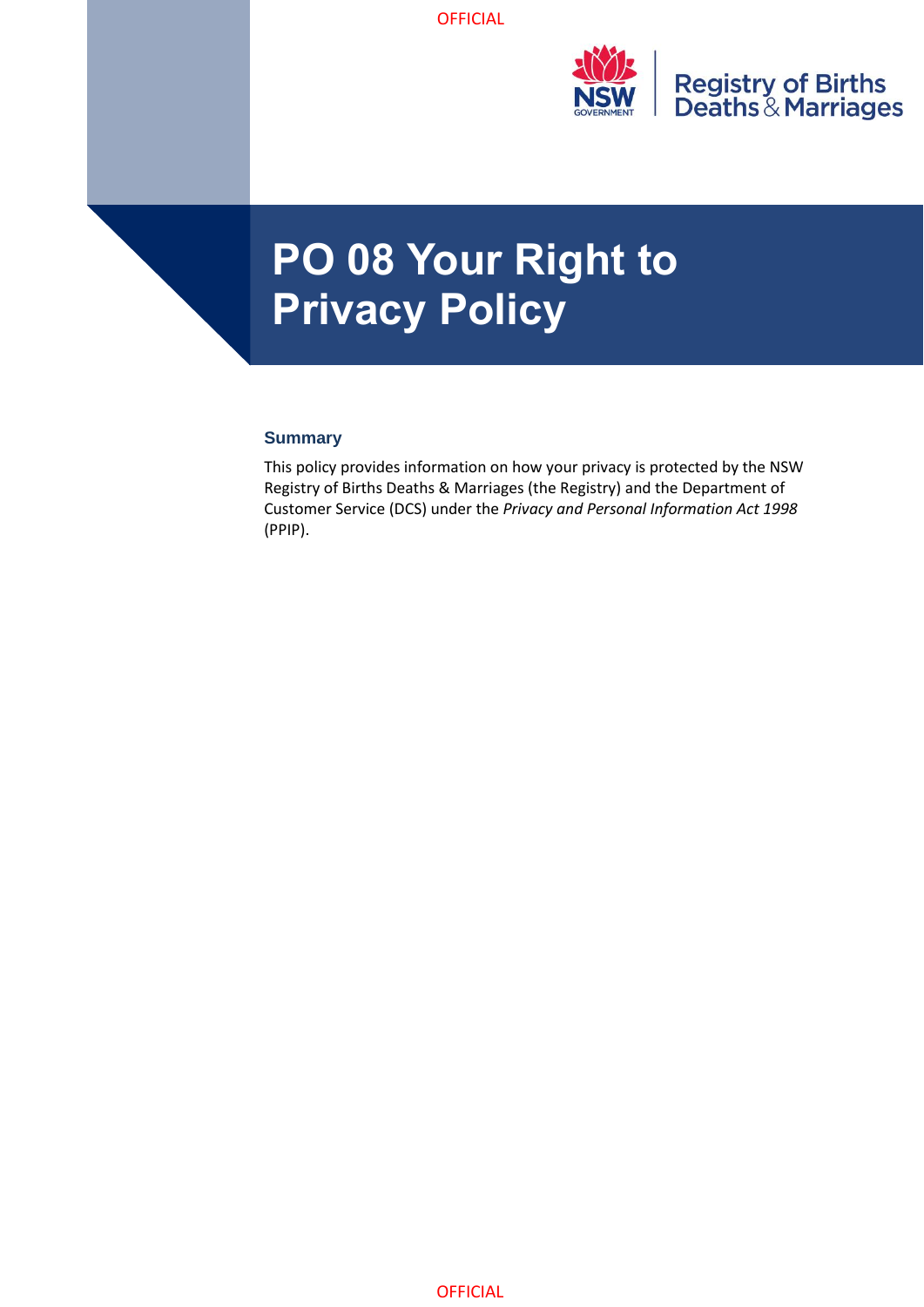## **Document information**

| File reference:       | PO 08 Your Right to Privacy Policy               |
|-----------------------|--------------------------------------------------|
| <b>Business unit:</b> | Executive unit                                   |
| Author:               | Senior Advisor, Ministerial and Customer Support |
| Owner:                | Amanda Janna, Registrar                          |
| Approver:             | Amit Padhiar, A/Registrar                        |
| Date of effect:       | 06 October 2021                                  |
| Key words:            | Rights, privacy policy, privacy complaints       |
| Distribution:         | Internet, Intranet                               |

#### **Document history**

| Version | Date        | Reason for amendment                                                                        |
|---------|-------------|---------------------------------------------------------------------------------------------|
| 1.0     | 01-Jun-2012 | Initial version                                                                             |
| 2.0     | 01-Jun-2013 | Policy reviewed and format updated                                                          |
| 3.0     | 01-Sep-2014 | Policy reviewed and format updated                                                          |
| 4.0     | 16-Jul-2018 | Policy reviewed and format updated                                                          |
| 5.0     | 12-Jun-2019 | Policy reviewed and format updated                                                          |
| 6.0     | 06-Oct-2021 | Policy reviewed and updated                                                                 |
| 6.1     | 23-Nov-2021 | Policy updated to include link to Department of<br><b>Customer Service's Privacy Policy</b> |

**Note:** Printed copies are not controlled. Ensure that you have the latest version of this document before doing any work in relation to it.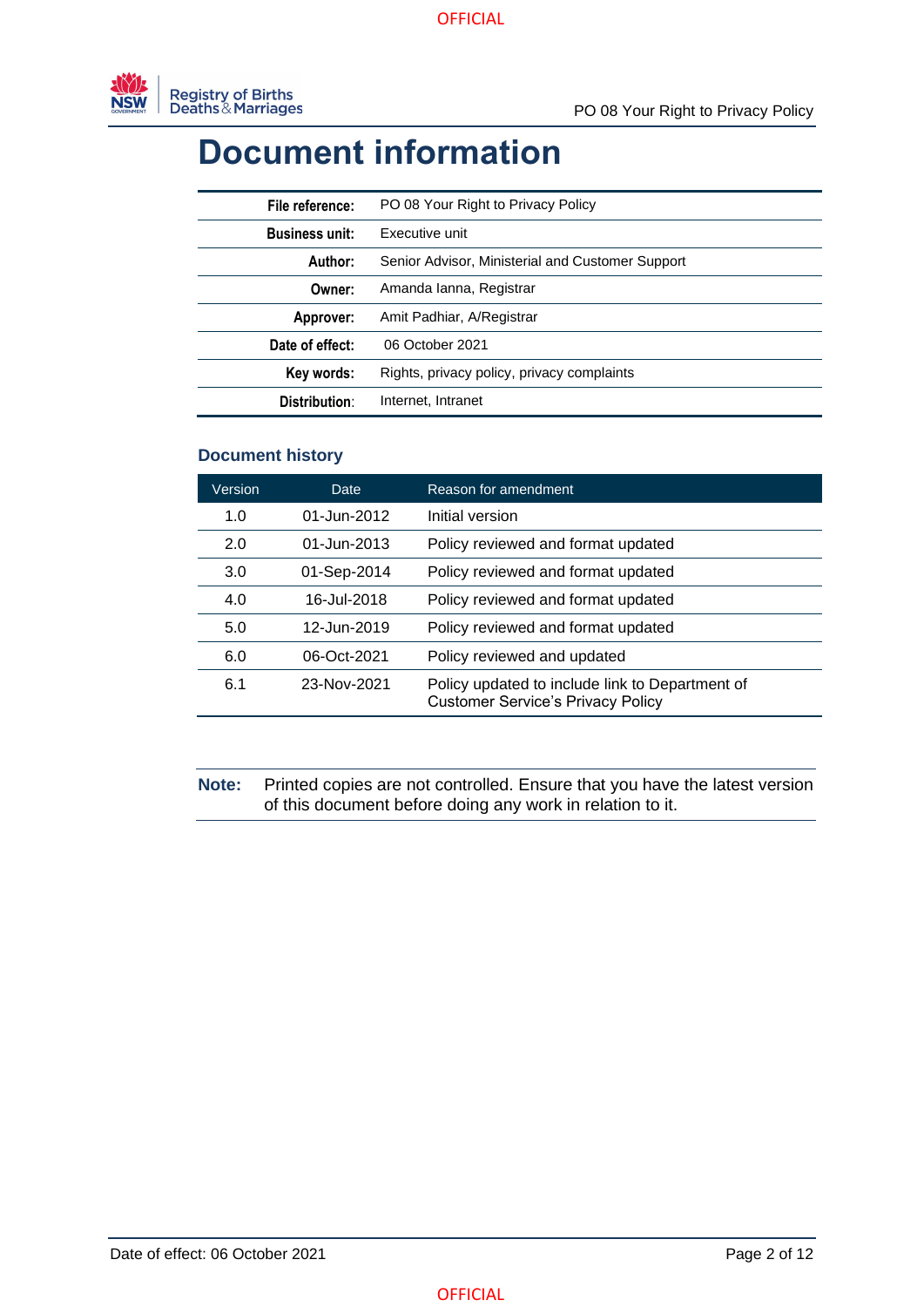

#### **Contents**

| 1            | <b>About this document</b>                     |                                                       |    |
|--------------|------------------------------------------------|-------------------------------------------------------|----|
|              | 1.1                                            |                                                       |    |
|              | 1.2 <sub>1</sub>                               |                                                       |    |
|              | 1.3                                            |                                                       |    |
| $\mathbf{2}$ |                                                | Role of the NSW Registry of Births Deaths & Marriages | 5  |
| 3            | 6<br><b>What is Privacy?</b>                   |                                                       |    |
| 4            | 7<br><b>Protecting your Privacy</b>            |                                                       |    |
| 5            | 8<br><b>Your right to Privacy</b>              |                                                       |    |
| 6            | <b>Disclosure of information</b><br>9          |                                                       |    |
| 7            | <b>Document Verification</b>                   |                                                       | 10 |
| 8            | If you are concerned About Your Privacy?<br>11 |                                                       |    |
| 9            | <b>References</b><br>$12 \,$                   |                                                       |    |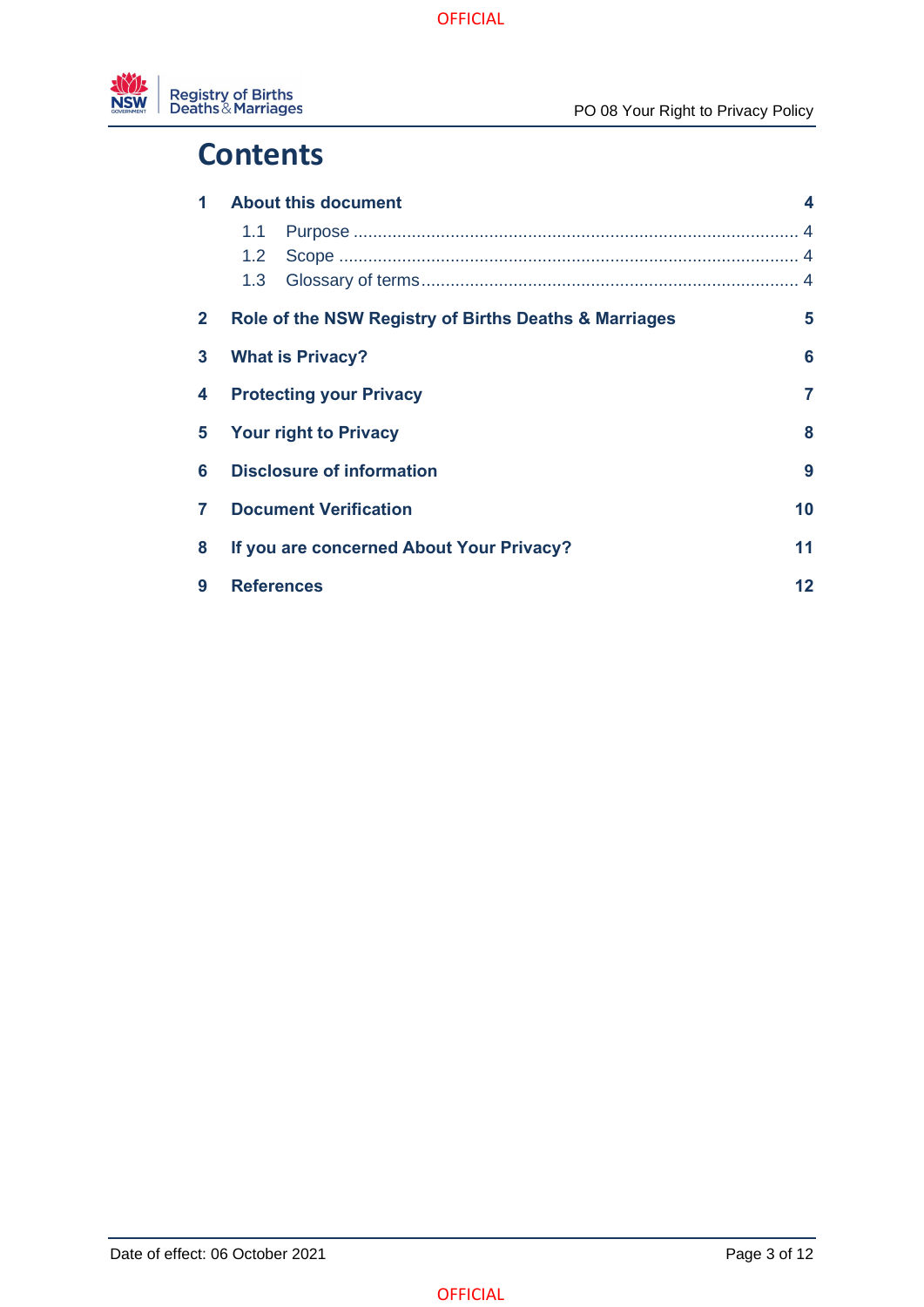

### <span id="page-3-0"></span>**1 About this document**

#### **1.1 Purpose**

<span id="page-3-1"></span>This policy explains the following

- your right to privacy
- how your privacy is protected by the Registry
- disclosure of information
- document verification
- breach of privacy, and
- how to complain if you feel your privacy has been breached.

#### **1.2 Scope**

<span id="page-3-2"></span>This policy applies to any person who is registering an event, any person who has a life event recorded within the Register or any person who is applying for a record from the Registry.

#### **1.3 Glossary of terms**

<span id="page-3-3"></span>Terms here are specific to this document.

| Term                                              | <b>Description</b>                                                       |
|---------------------------------------------------|--------------------------------------------------------------------------|
| Department of<br><b>Customer Service</b><br>(DCS) | means the Department of Customer Service                                 |
| <b>PIPP Act</b>                                   | means the Privacy and Personal Information Protection Act<br>1998.       |
| <b>Privacy</b>                                    | is the right to exercise control over your information and<br>documents. |
| <b>Registry</b>                                   | means the NSW Registry of Births Deaths & Marriages.                     |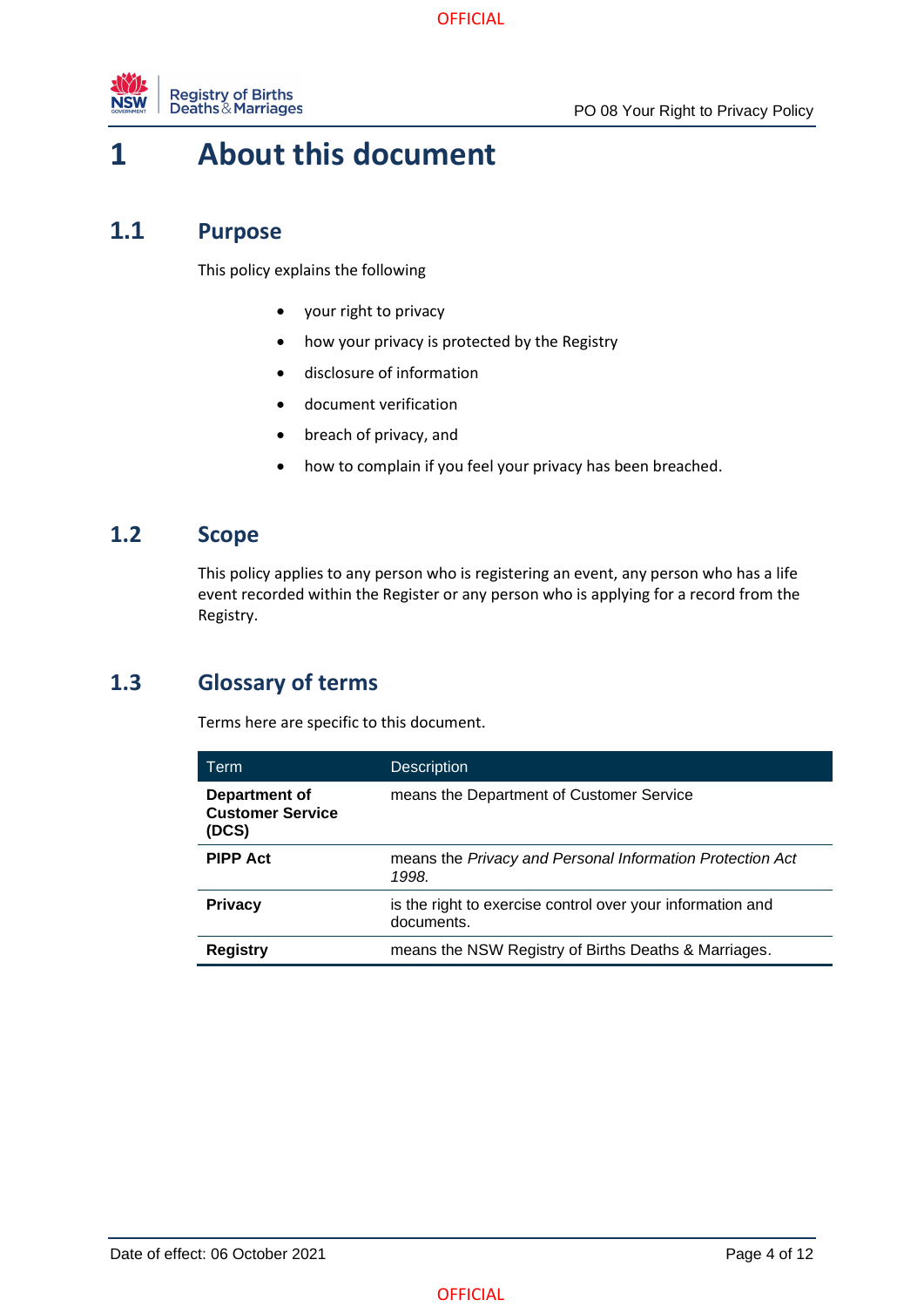

## <span id="page-4-0"></span>**2 Role of the NSW Registry of Births Deaths & Marriages**

The Registry is responsible for the administration of the *Births, Deaths and Marriages Registration Act 1995* (the Act) and the Relationship Register Act 2010 (RRA).

The role of the Registry is to register NSW life events accurately and securely in perpetuity, ensuring their integrity and confidentiality. Information is collected under the provision of the Act and the RRA. This information forms the basis to register births, deaths, marriages, adoptions, surrogacy, relationships, changes of name and sex.

The Registry provides a range of certificates, products, and information services to assist customers establish a range of legal entitlements.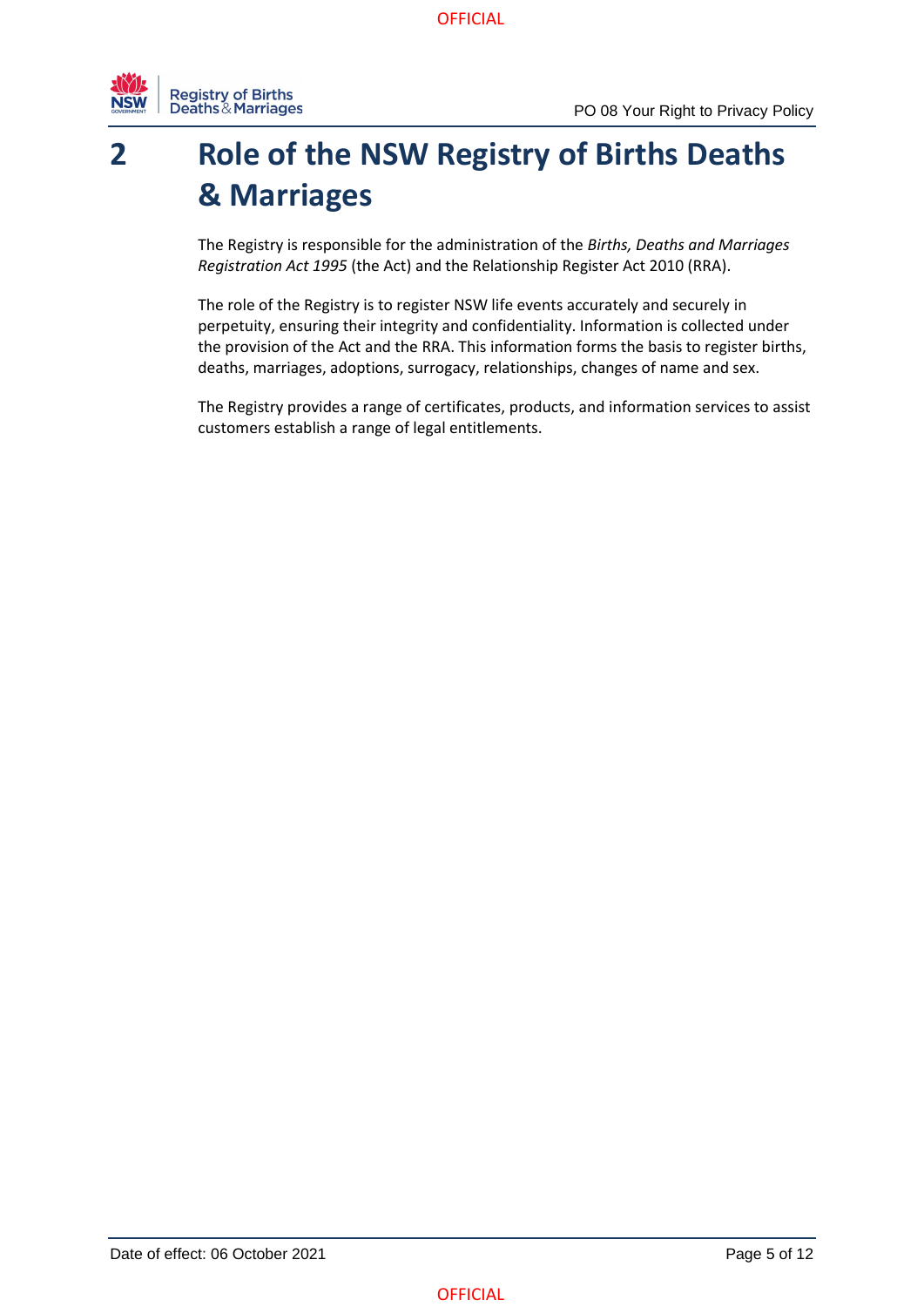

## **3 What is Privacy?**

<span id="page-5-0"></span>Privacy is the right to exercise control over your personal information.

Information privacy is the way in which governments or organisations handle personal information such as our age, address. etc.

Personal information is any information or opinion about an identifiable person. This includes records containing your name, address, sex, etc.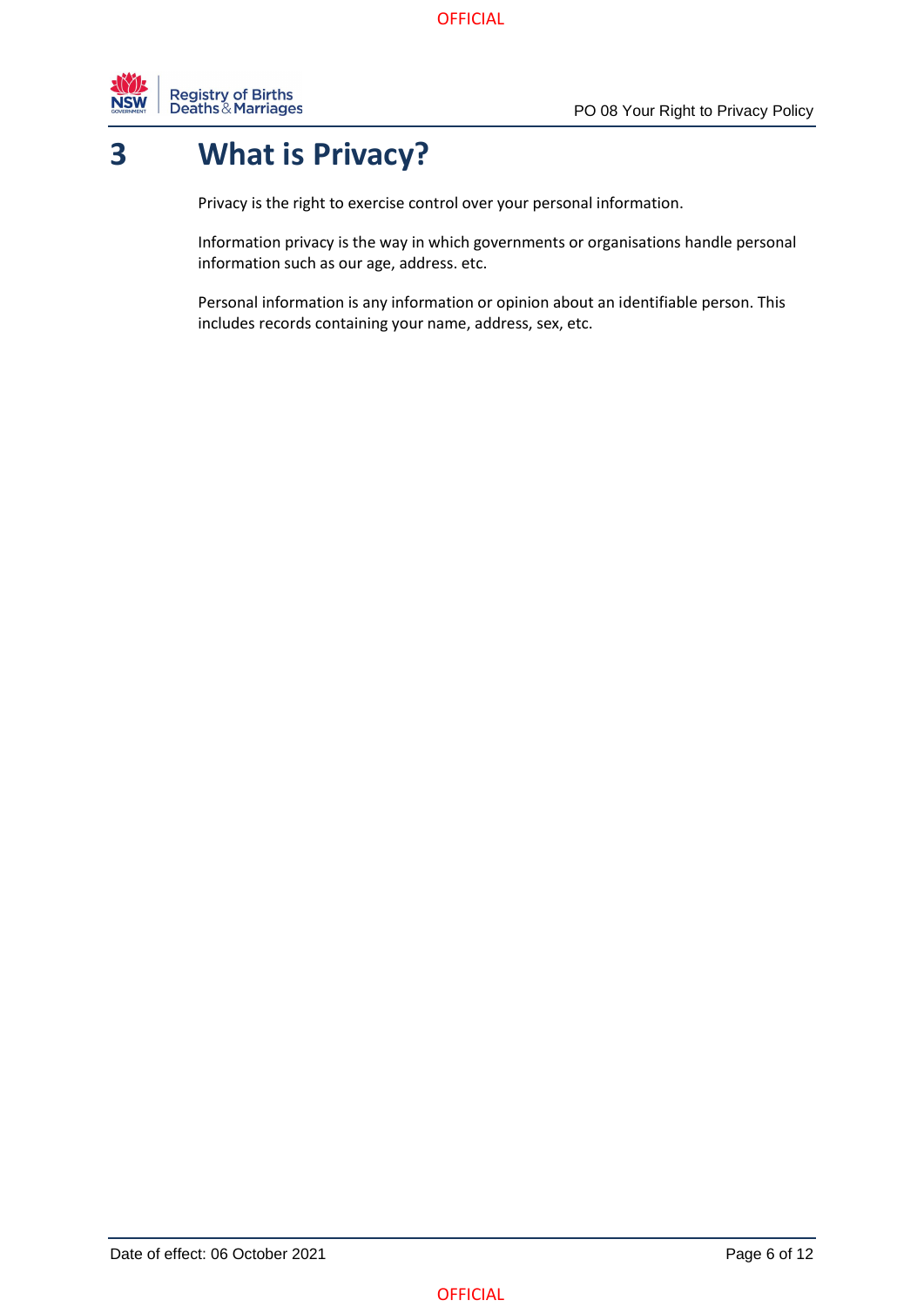

#### **4 Protecting your Privacy**

<span id="page-6-0"></span>The PPIP Act outlines a set of privacy standards that regulate the way NSW public sector agencies deal with personal information.

The PPIP Act also sets out legal obligations that describe what a NSW government agency must do when it collects, stores, uses, and discloses your personal information.

The Registry adheres to the PPIP Act when registering NSW life events. Your information is collected and stored securely in perpetuity.

The Registry aligns this policy with the DCS policy which can be found at **https://www.nsw.gov.au/privacy-statement**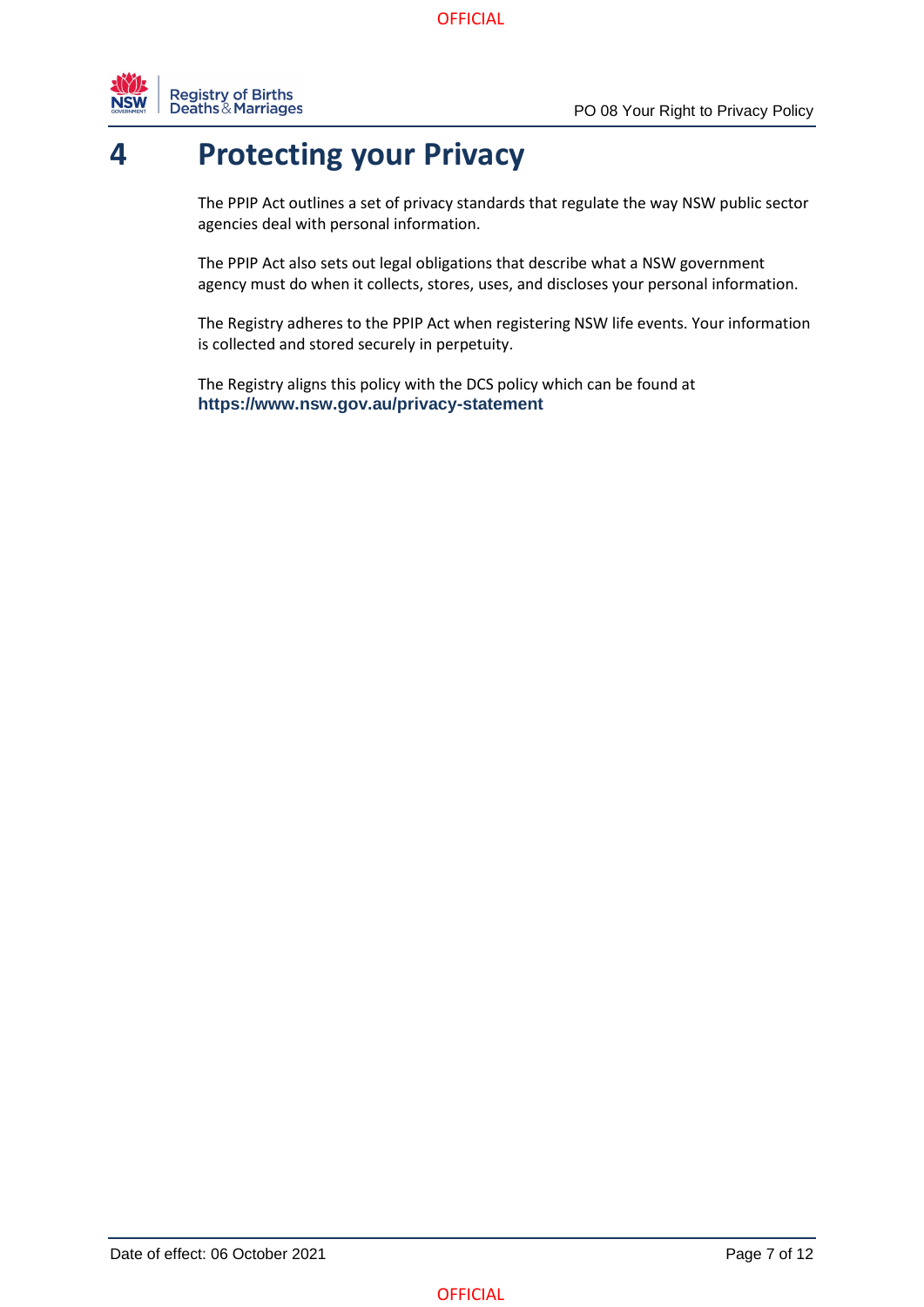

## **5 Your right to Privacy**

<span id="page-7-0"></span>Under the PPIP Act you have several rights, including the following:

- You must be told why your personal information is being collected and whether it can be given to anyone else;
- You must be told if the supply of information is required by law or is voluntary;
- You must be told of any right of access to your personal information and how to have it corrected; and
- Your personal information must be stored securely and protected from unauthorised access or misuse.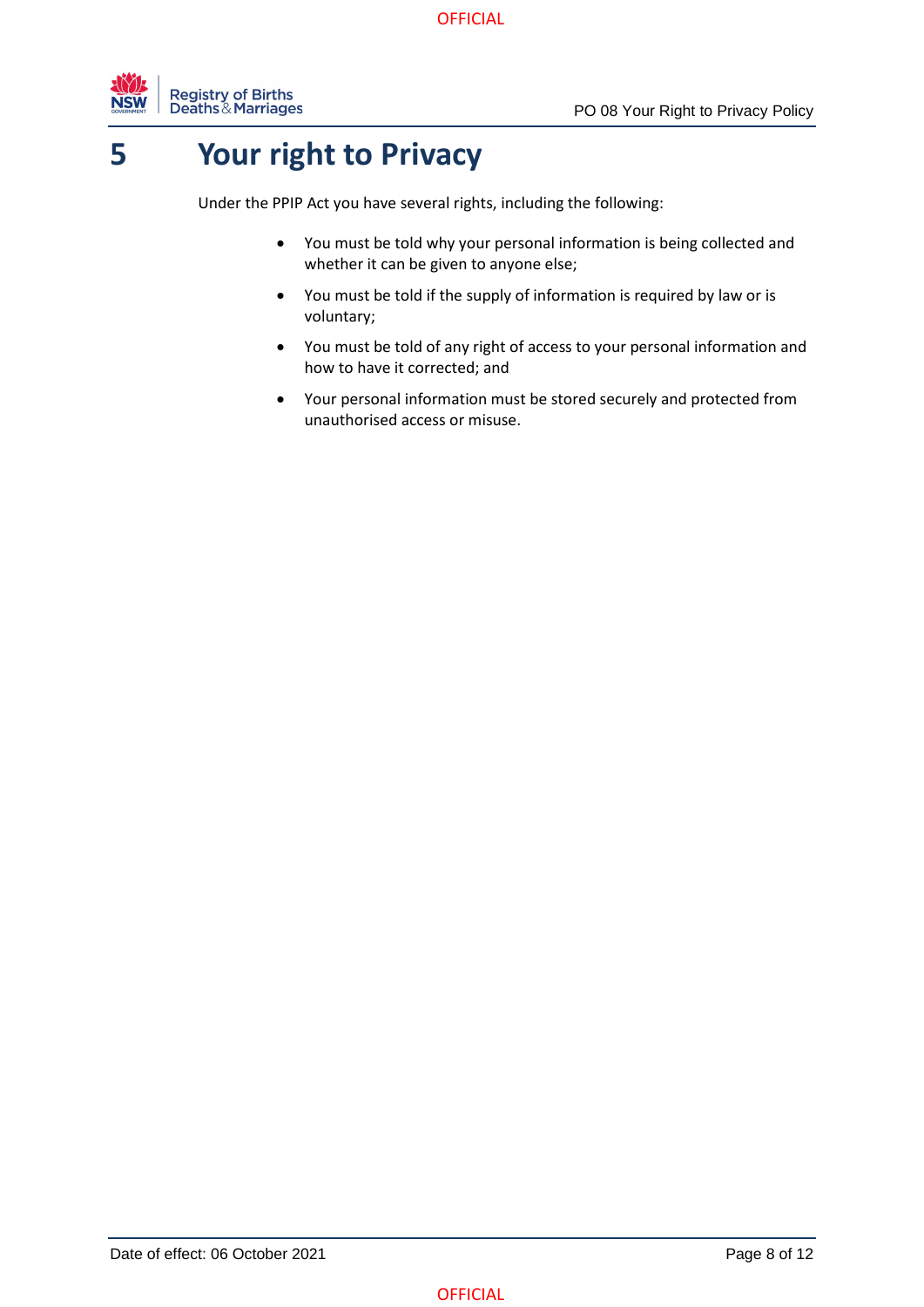

### **6 Disclosure of information**

<span id="page-8-0"></span>Information from the Register may be disclosed to external agencies and other third parties for purposes which may include statistical data analysis, medical research, community planning purposes and other uses as required under relevant legislation.

Examples of external agencies with whom the Registry may share information with can include but are not limited to the Australian Bureau of Statistics, Australian Professional Boards and State, Territory and Commonwealth Law Enforcement Agencies.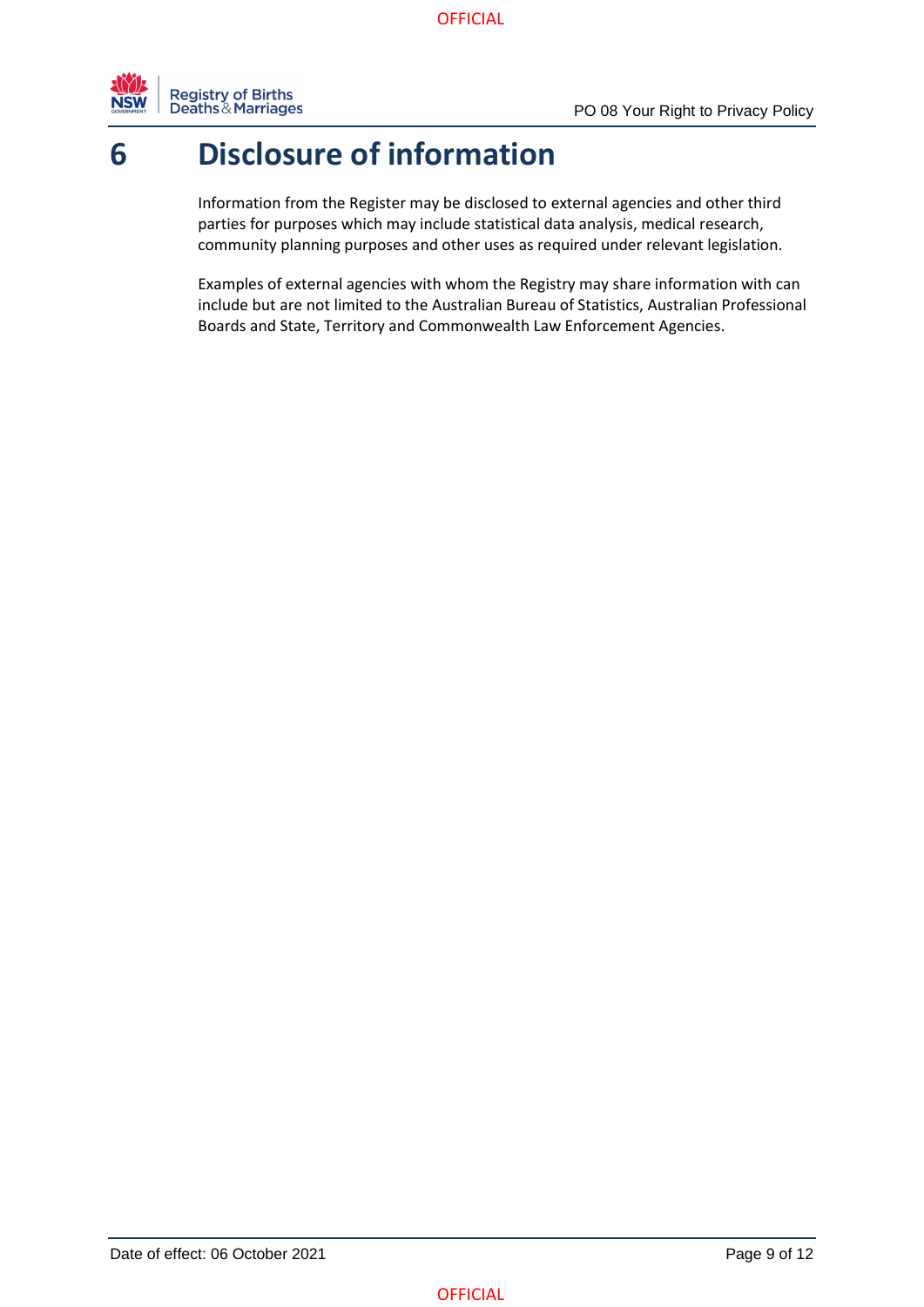

## **7 Document Verification**

<span id="page-9-0"></span>Your information may be provided to agencies including, but not limited to, other Registries of Births, Deaths & Marriages, Law Enforcement agencies, the Department of Foreign Affairs and Trade, the Department of Home Affairs, and motor vehicle or driver licencing authorities. Usually, these referrals will be to verify the documents or other evidence that you provide in the process of making your application for a certificate or registering an event.

If there are discrepancies, we may require you to correct any errors with the issuing agency, before being able to process your application. It is extremely important that all your identity documents are accurate and reflect your correct identity information.

Documents provided as proof of identity may have their authenticity verified through the National Document Verification Service (DVS). Documents issued by this office may also be verified by other organisations using DVS.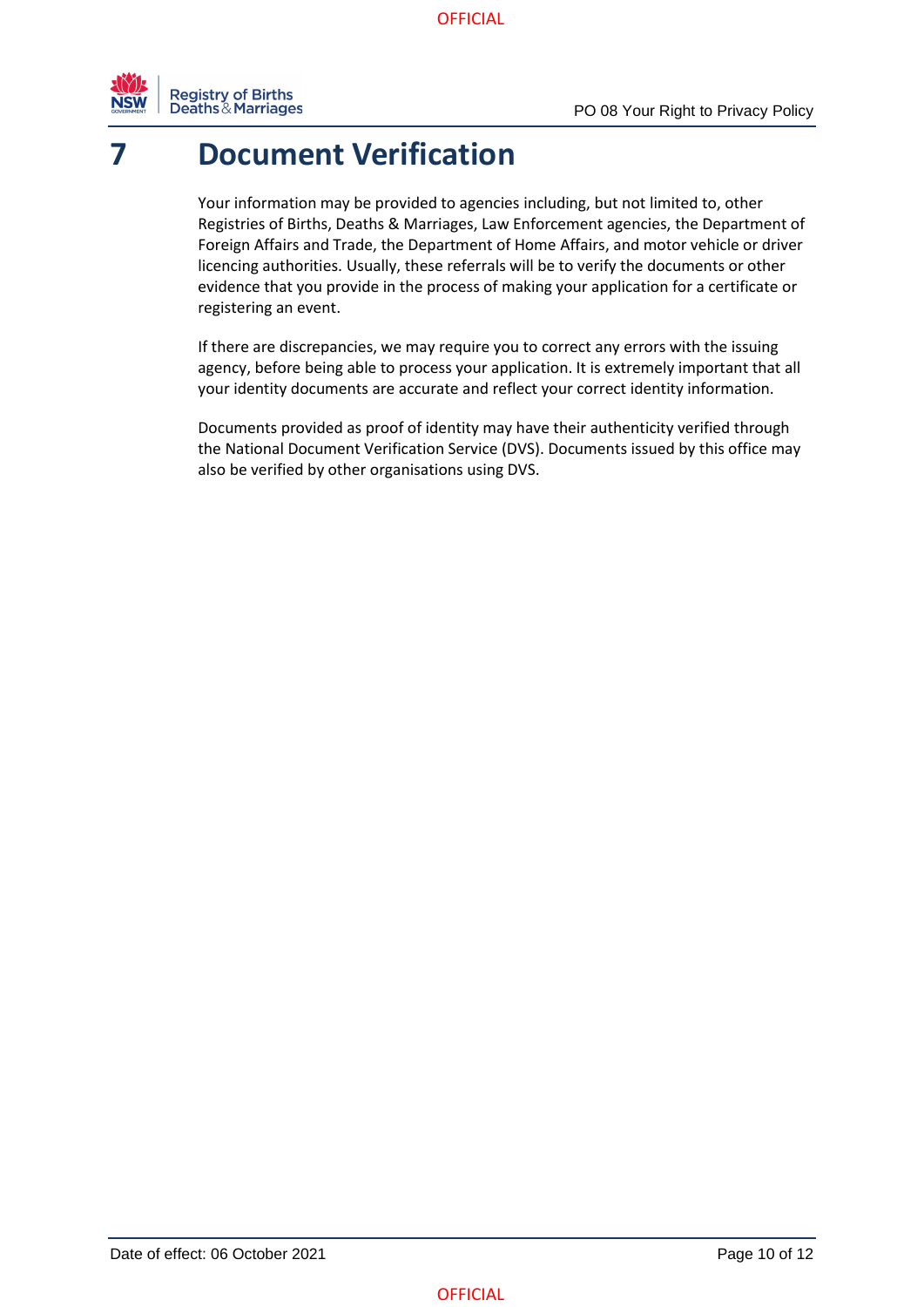

#### **8 If you are concerned About Your Privacy?**

<span id="page-10-0"></span>For more information on privacy, please visit the NSW Information and Privacy Commission website at **[www.ipc.nsw.gov.au](https://www.ipc.nsw.gov.au/how-do-i-make-complaint)**

If you believe the Registry has misused your personal information you can:

**1.** Lodge an application for an internal review with the Registry (within six months). This is an internal investigation to assess if the Registry has complied with its privacy obligations. The Registry must advise and consult with the NSW Privacy Commissioner. You will be informed in writing of the result of the Registry's review. The review should be done in 60 days (if practicable). There is no fee.

You may contact the Registry by email or mail:

- Email: [bdm-complaints@customerservice.nsw.gov.au](mailto:bdm-complaints@customerservice.nsw.gov.au)
- Mail: Senior Advisor, Ministerial and Customer Support NSW Registry of Births Deaths & Marriages GPO Box 30 Sydney NSW 2001
- **2.** Complain to the NSW Privacy Commissioner. Your complaint can be in writing, or you can complain verbally. The Privacy Commissioner may require a verbal complaint to be put in writing. Further information can be found at **[www.ipc.nsw.gov.au](https://www.ipc.nsw.gov.au/how-do-i-make-complaint)**